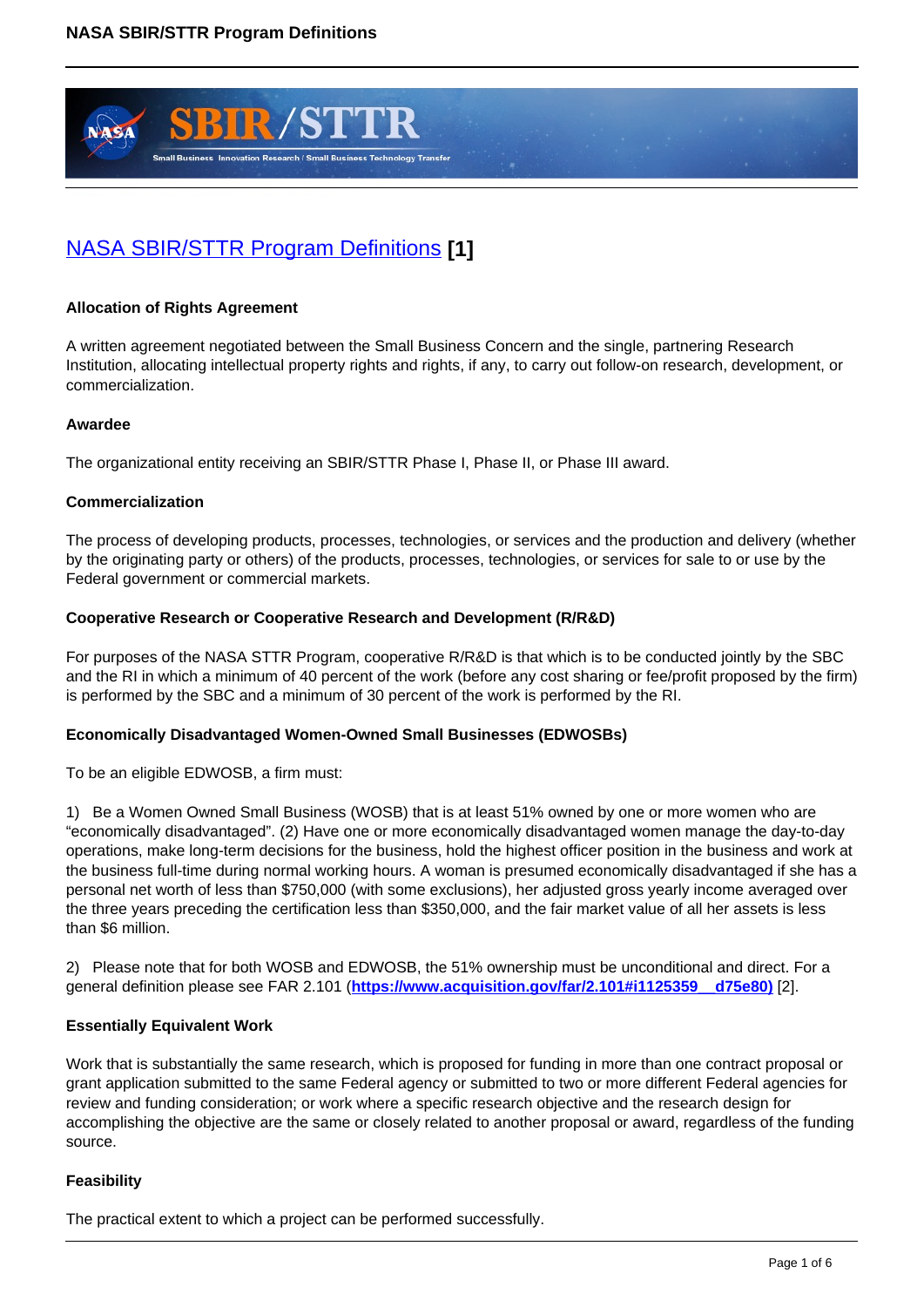## **Federal Laboratory**

As defined in 15 U.S.C. §3703, means any laboratory, any federally funded research and development center, or any center established under 15 U.S.C. §§ 3705 & 3707 that is owned, leased, or otherwise used by a Federal agency and funded by the Federal Government, whether operated by the Government or by a contractor.

#### **Funding Agreement**

Any contract, grant, cooperative agreement, or other funding transaction entered into between any Federal agency and any entity for the performance of experimental, developmental, research and development, services, or research work funded in whole or in part by the Federal Government.

#### **Funding Agreement Officer**

A contracting officer, a grants officer, or a cooperative agreement officer.

## **Historically Underutilized Business Zone (HUBZone) Small Business Concern**

A HUBZone small business concern means a small business concern that appears on the List of Qualified HUBZone Small Business Concerns maintained by the Small Business Administration. To see the full definition of a HUBzone see the FAR 2.101 (**https://www.acquisition.gov/far/2.101#i1125359\_\_d75e80)** [2] [2]) or go to the SBA HUBzone site (**www.sba.gov/hubzone)** [3] [3]) for more details.

#### **Infusion**

The integration of SBIR/STTR developed knowledge or technologies within NASA programs and projects, other Government agencies and/or commercial entities. This includes integration with NASA program and project funding, development and flight and ground demonstrations.

#### **Innovation**

An innovation is something new or improved, having marketable potential, including: (1) development of new technologies, (2) refinement of existing technologies, or (3) development of new applications for existing technologies.

## **Intellectual Property (IP)**

The separate and distinct types of intangible property that are referred to collectively as "intellectual property," including but not limited to: patents, trademarks, copyrights, trade secrets, SBIR/STTR technical data (as defined in section 5.5), ideas, designs, know-how, business, technical and research methods, other types of intangible business assets, and including all types of intangible assets either proposed or generated by the SBC as a result of its participation in the SBIR/STTR Program.

#### **Letters**

There are several different types of letters referenced in the Solicitation. This is a summary of each type, whether it is required, and how it is used.

## Letters of general support/endorsement:

Letters expressing general technical interest are not required or desired and will not be considered during the review process. However, if submitted, such letter(s) will count against the page limit of the technical proposal.

#### Letters of commitment from subcontractors/consultants:

Subject to the restrictions set forth in the solicitation, the SBC may establish business arrangements with other entities or individuals to participate in performance of the proposed R/R&D effort. A signed letter of commitment is required for each subcontractor and/or consultant. If a University is proposed as a subcontractor or a RI, the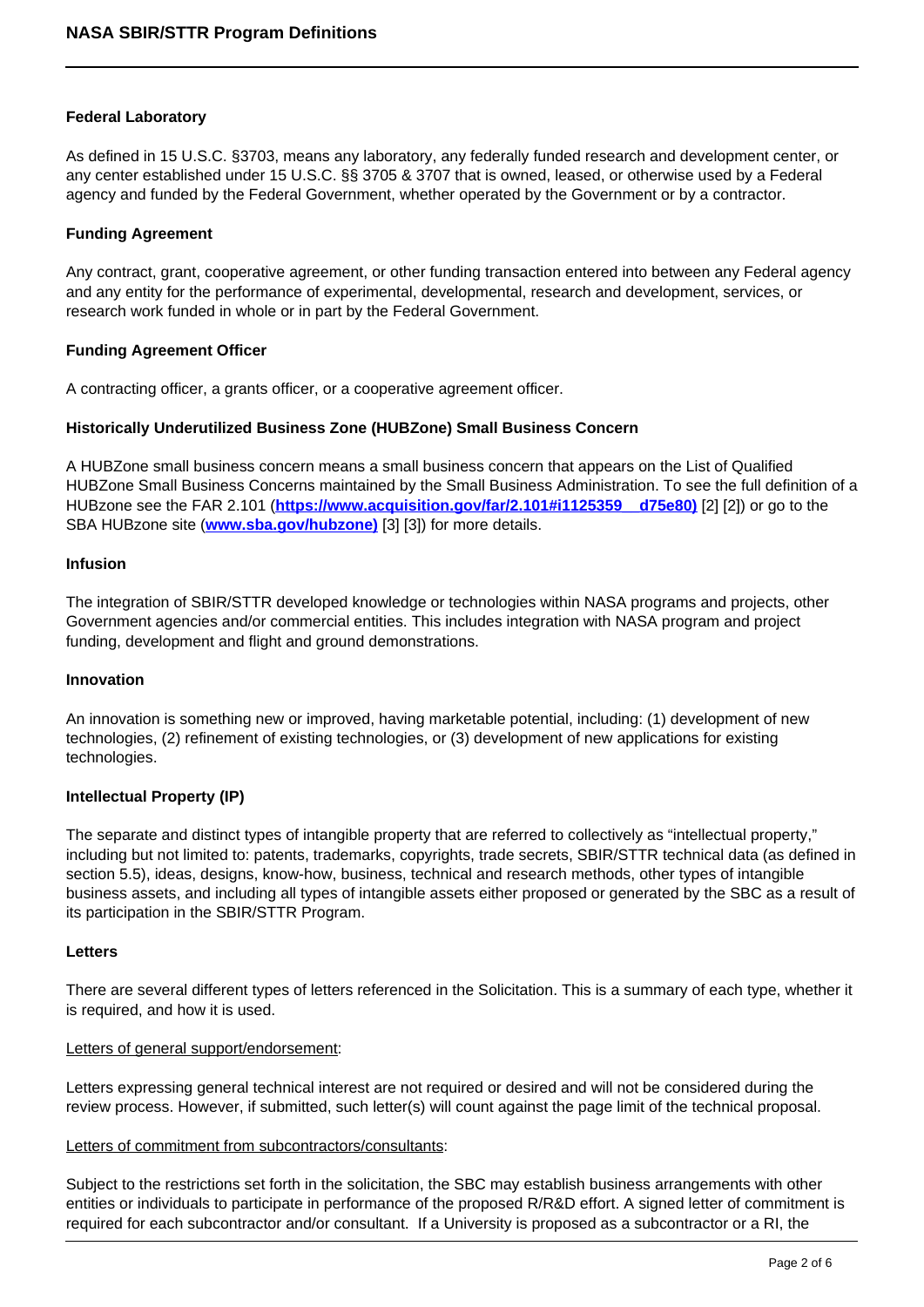signed letter shall be on the University letterhead from the Office of Sponsored Programs. If an independent consultant is proposed, the signed letter should not be on a University letterhead. These letters should be submitted as part of the Proposal Budget.

## Letters of availability/commitment for federal facility usage:

In cases where an offeror seeks to use NASA or another federal department or agency services, equipment or facilities, the offeror shall provide the following:

- 1. Statement, signed by the appropriate government official at the effected federal department or agency, verifying that the resources should be available during the proposed period of performance.
- 2. Signed letter on company letterhead from the contractor's Small Business Official explaining why the SBIR/STTR research project requires the use of federal services, equipment or facilities, including data that verifies the absence of non-federal facilities or personnel capable of supporting the research effort, a statement confirming that the facility proposed is not a federal laboratory, if applicable, and the associated cost estimate.

## Letters of funding commitments:

Letters of funding support commitments are allowable for Phase II proposals but will be considered only under Factor 4 - Commercial Potential and Feasibility. Letters of commitment will specify the level of funding commitments, other sources to be provided and any funding contingencies/conditions, in addition to timing of the funding being made available to the SBC. Expressions of technical interest in the Phase II research or of potential future financial support are not sufficient and will not be considered as capital commitments to the Phase II proposal and Phase III activities. Letters of commitment must be signed by a duly authorized representative of the outside funding source and SBC with the authority to obligate funding. Letters of funding support commitments should be submitted as part of the Capital Commitments Addendum.

## **NASA Intellectual Property (NASA IP)**

NASA IP is NASA-owned, patented technologies that NASA is offering under a non-exclusive, royalty-free research license for use under the SBIR/STTR award.

## **New Technology Reporting Requirements**

Anyone performing experimental, developmental, or research work under a NASA funding agreement, including SBIR/STTR Awardees, is required to disclose any new technology, invention or innovation as a result of the work performed under the contract. Any improvement, regardless of how big or small, should be reported via the New Technology Report (NTR) process defined below. Reportable items include a discovery, an invention, an innovation, or simply an advance in the state of the art. More detail on NASA's New Technology Reporting requirements can be found at: **https://invention.nasa.gov** [4].

## **New Technology Report (NTR)**

NASA's New Technology Report (NTR), also known as a NASA Form 1679, is the method by which new technologies (inventions and/or innovations) are disclosed. The NTR captures essential information about the technology /innovation, including its purpose, features, benefits and uses. NTR's should be submitted within two months after the inventor discloses it in writing to the Awardee's personnel responsible for patent matters. NTRs shall be submitted to e-NTR via the SBIR/STTR EHB at **http://sbir.nasa.gov** [5] under the Handbooks section.

## **New Technology Summary Reports (NTSR): Interim and Final**

The New Technology Summary Report is a required deliverable in all research contracts. It is used to summarize any and all technologies (inventions and/or innovations) developed during the performance of the contract. If no new technologies were developed under the contract, the Awardee shall submit an NTSR which contains a certification stating no new technology was developed. NTSRs shall be submitted to e-NTR via the SBIR/STTR EHB at **http://sbir.nasa.gov** [5] under the Handbooks section.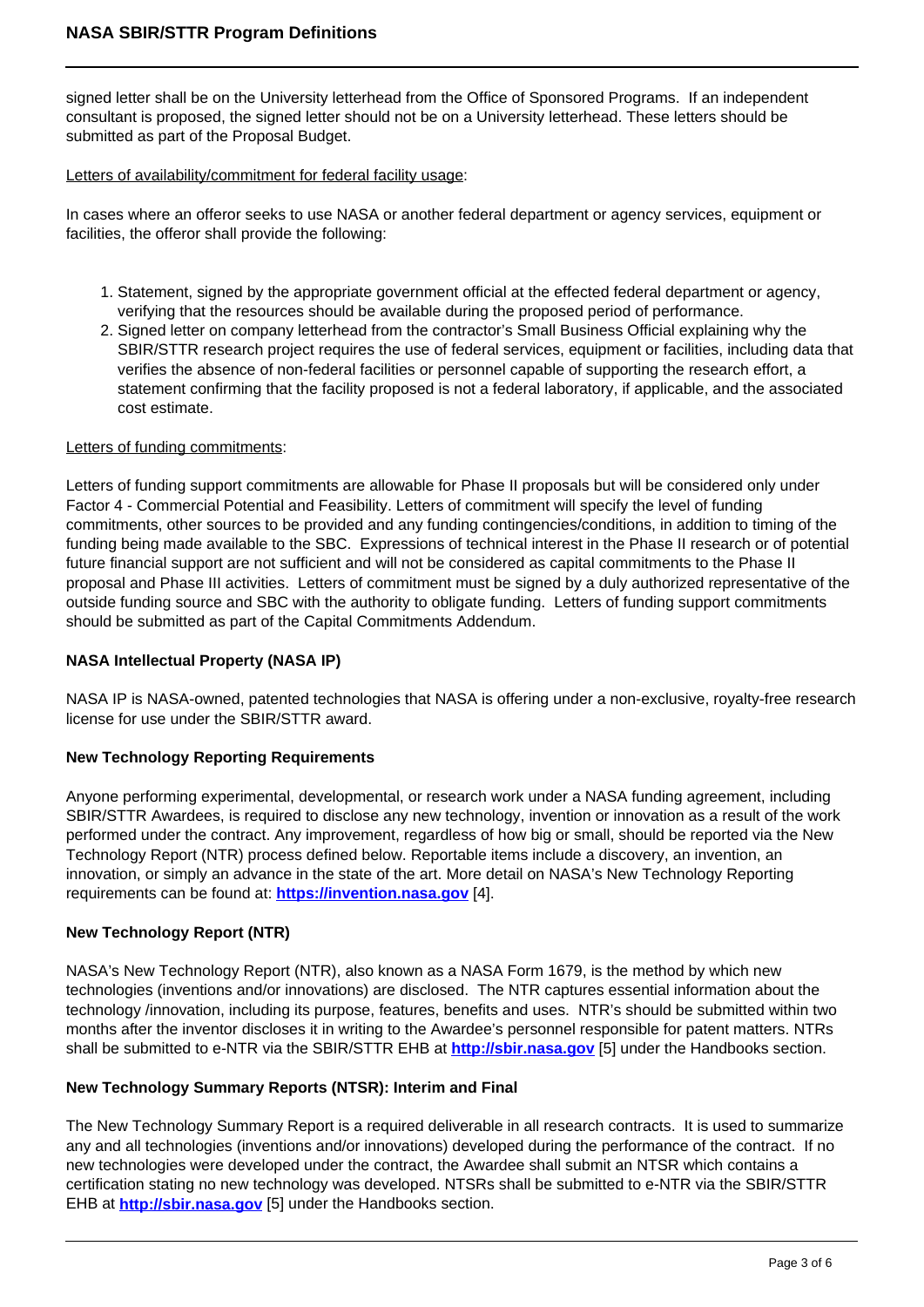# **NASA's Electronic New Technology Reporting System (e-NTR)**

NASA's e-NTR system is an on-line system used to submit NTRs, Interim NTSRs and Final NTSRs. The system may be found at URL: https://invention.nasa.gov **[4]**. For SBIR/STTR awardees, the e-NTR system link may be found within the SBIR/STTR EHB.

## **Principal Investigator (PI)**

The one individual designated by the SBC to provide the scientific and technical direction to a project supported by the funding agreement.

#### **Research Institution (RI)**

A U.S. research institution is one that is: (1) a contractor-operated Federally funded research and development center, as identified by the National Science Foundation in accordance with the Government-wide Federal Acquisition Regulation issued in Section 35(c)(1) of the Office of Federal Procurement Policy Act (or any successor legislation thereto), or (2) a nonprofit research institution as defined in Section 4(3) of the Stevenson-Wydler Technology Innovation Act of 1980, or (3) a nonprofit college or university.

## **Research or Research and Development (R/R&D)**

Creative work that is undertaken on a systematic basis in order to increase the stock of knowledge, including knowledge of man, culture, and society, and the use of this stock of knowledge to devise new applications. It includes administrative expenses for R&D. It excludes physical assets for R&D, such as R&D equipment and facilities. It also excludes routine product testing, quality control, mapping, collection of general-purpose statistics, experimental production, routine monitoring and evaluation of an operational program, and training of scientific and technical personnel.

Basic Research: systematic study directed toward fuller knowledge or understanding of the fundamental aspects of phenomena and of observable facts without specific applications toward processes or products in mind. Basic research, however, may include activities with broad applications in mind. Applied Research: systematic study to gain knowledge or understanding necessary to determine the means by which a recognized and specific need may be met. Development: systematic application of knowledge or understanding, directed toward the production of useful materials, devices, and systems or methods, including design, development, and improvement of prototypes and new processes to meet specific requirements.

Note: NASA SBIR/STTR programs do not accept proposals solely directed towards system studies, market research, routine engineering development of existing products or proven concepts and modifications of existing products without substantive innovation (see section 1.1).

#### **SBIR/STTR Technical Data**

Technical data includes all data generated in the performance of any SBIR/STTR funding agreement.

## **SBIR/STTR Technical Data Rights**

The rights an SBC obtains for data generated in the performance of any SBIR/STTR funding agreement that an awardee delivers to the Government during or upon completion of a federally funded project, and to which the Government receives a license.

#### **Service Disabled Veteran-Owned Small Business**

A Service-Disabled Veteran-Owned Small Business is one that is: (1) Not less than 51% of which is owned by one or more service-disabled veterans or, in the case of any publicly owned business, not less than 51% of the stock of which is owned by one or more service-disabled veterans; (2) management and daily business operations, which are controlled by one or more service-disabled veterans or, in the case of a service-disabled veteran with permanent and severe disability, the spouse or permanent caregiver of such veteran; and (3) is small as defined by e-CFR §125.11.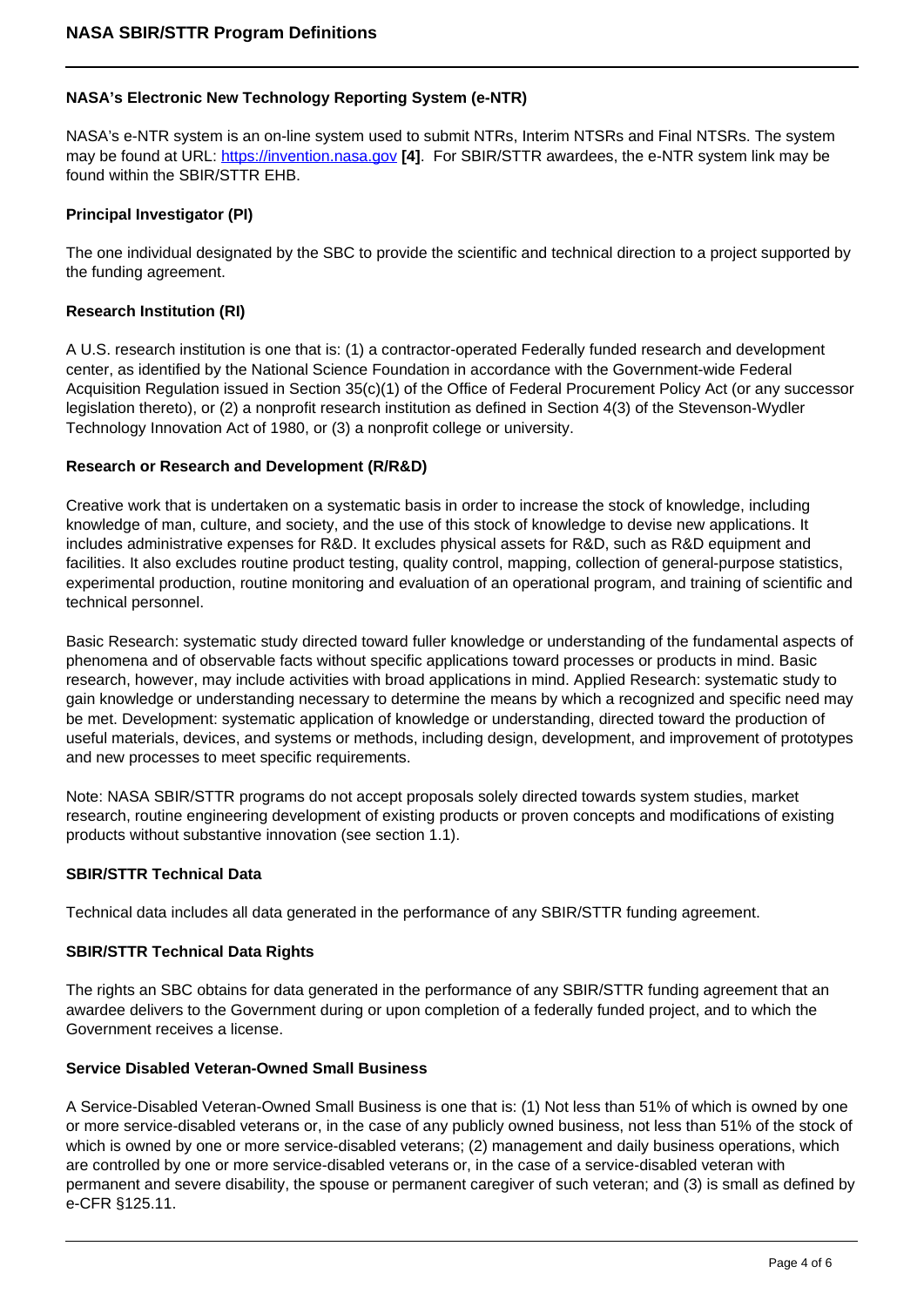Service-disabled veteran means a veteran, as defined in 38 U.S.C. 101(2), with a disability that is service connected, as defined in 38 U.S.C. 101(16). For a general definition, see FAR 2.101 (**https://www.acquisition.gov/far/2.101#i1125359\_\_d75e80)** [2] [2]).

# **Small Business Concern (SBC)**

An SBC is one that, at the time of award of Phase I and Phase II funding agreements, meets the following criteria: (1) Is organized for profit, with a place of business located in the United States, which operates primarily within the United States or which makes a significant contribution to the United States economy through payment of taxes or use of American products, materials or labor; (2) is in the legal form of an individual proprietorship, partnership, limited liability company, corporation, joint venture, association, trust or cooperative; except that where the form is a joint venture, there can be no more than 49 percent participation by business entities in the joint venture; (3) is at least 51 percent owned and controlled by one or more individuals who are citizens of, or permanent resident aliens in, the United States: except in the case of a joint venture, where each entity to the venture must be 51 percent owned and controlled by one or more individuals who are citizens of, or permanent resident aliens in, the United States; and (4) has, including its affiliates, not more than 500 employees.

The terms "affiliates" and "number of employees" are defined in greater detail in 13 CFR Part 121. For a general definition please see FAR 2.101 (**https://www.acquisition.gov/far/2.101#i1125359\_\_d75e80)** [2].

## **Socially and Economically Disadvantaged Individual**

Socially disadvantaged individuals are those who have been subjected to racial or ethnic prejudice or cultural bias within American society because of their identities as members of groups and without regard to their individual qualities. The social disadvantage must stem from circumstances beyond their control.

Economically disadvantaged individuals are socially disadvantaged individuals whose ability to compete in the free enterprise system has been impaired due to diminished capital and credit opportunities as compared to others in the same or similar line of business who are not socially disadvantaged.

## See 13 C.F.R. § 124.103 & 124.104

(**https://www.ecfr.gov/cgi-bin/text-idx?tpl=/ecfrbrowse/Title13/13cfr124\_main\_02.tpl)** [6].

## **Socially and Economically Disadvantaged Small Business Concern**

An applicant or Participant must be at least 51 percent unconditionally and directly owned by one or more socially and economically disadvantaged individuals who are citizens of the United States, except for concerns owned by Indian tribes, Alaska Native Corporations, Native Hawaiian Organizations, or Community Development Corporations (CDCs). See §124.3 for definition of unconditional ownership; and §§124.109, 124.110, and 124.111, respectively, for special ownership requirements for concerns owned by Indian tribes, ANCs, Native Hawaiian Organizations, and CDCs.

## See 13 C.F.R. § 124, Subpart B (**https://www.ecfr.gov/cgi-bin/text-idx?tpl=/ecfrbrowse/Title13/13cfr124\_main\_02.tpl)** [6].

#### **Subcontract**

Any agreement, other than one involving an employer-employee relationship, entered into by an awardee of a funding agreement calling for supplies or services for the performance of the original funding agreement.

## **Technology Readiness Level (TRLs)**

Technology Readiness Level (TRLs) is a uni-dimensional scale used to provide a measure of technology maturity. (See Appendix A for more detail.)

Level 1: Basic principles observed and reported.

Level 2: Technology concept and/or application formulated.